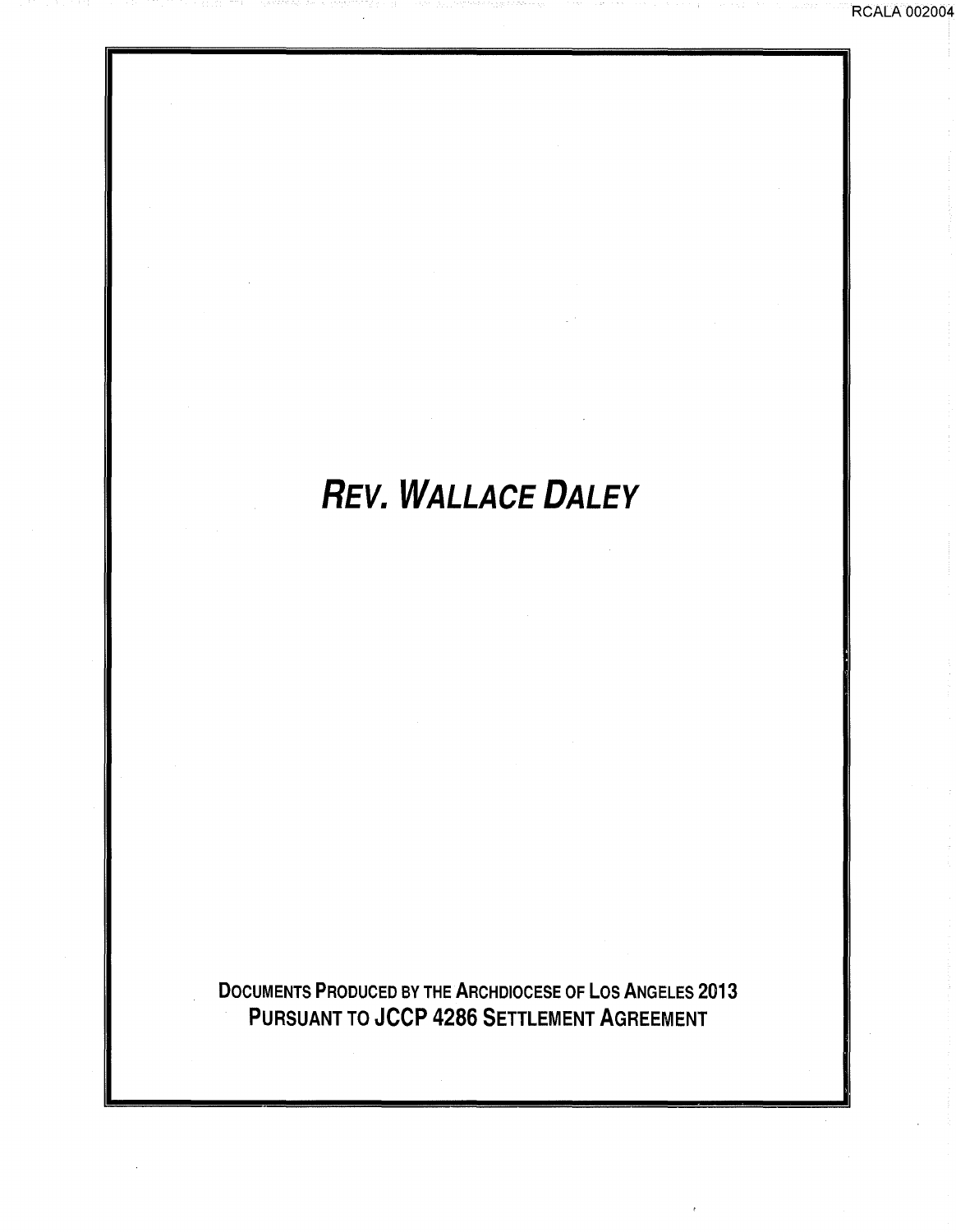### Vicar for Clergy Database

Clergy Assignment Record (Detailed)

## Rev Wallace J. Daley

|          | <b>Current Primary Assignment</b> |                                                                            |                       |                                       |
|----------|-----------------------------------|----------------------------------------------------------------------------|-----------------------|---------------------------------------|
|          | <b>Birth Date</b>                 | 8/18/1920                                                                  |                       | Age:                                  |
|          | <b>Birth Place</b>                | Aberdeen, South Dakota, USA                                                |                       | Deanery:                              |
|          | Diaconate Ordination              |                                                                            |                       |                                       |
|          | Priesthood Ordination             | 4/27/1955                                                                  |                       |                                       |
|          | Diocese Name                      | Diocese of Orange                                                          |                       |                                       |
|          | Date of Incardination             | 4/27/1955                                                                  |                       |                                       |
|          | Religious Community               |                                                                            |                       |                                       |
|          | Ritual Ascription                 | Latin                                                                      |                       |                                       |
|          | Ministry Status                   | Deceased                                                                   |                       |                                       |
|          | Canon State                       | Diocesan Priest                                                            | <b>Incard Process</b> |                                       |
|          | <b>Begin Pension Date</b>         |                                                                            |                       |                                       |
|          | Seminary                          | St. John's Seminary, Camarillo                                             |                       |                                       |
|          | Ethnicity                         |                                                                            |                       |                                       |
|          | Virtus Training Date              | <b>Assignment History</b>                                                  |                       |                                       |
|          |                                   |                                                                            |                       |                                       |
|          | Assignment                        |                                                                            |                       | <b>Beginning Date Completion Date</b> |
| Deceased |                                   |                                                                            | 4/8/2000              |                                       |
|          | Excardinated, Active Service      |                                                                            | $-6/18/1976$          |                                       |
|          | Co-Administrator, Active Service  |                                                                            | 10/15/1974            | 6/17/1976                             |
|          | Assigned outside the Archdiocese  |                                                                            | 5/15/1965             | 10/14/1974                            |
|          | Active Service                    | St. Philomena Catholic Church, Carson Associate Pastor (Parochial Vicar),  | 3/22/1963             | 5/14/1965                             |
| Service  |                                   | Harbor General Hospital/UCLA Medical Center, Torrance Chaplain, Active     | 3/22/1963             | 5/14/1965                             |
|          | Active Service                    | St. Francis Medical Center of Lynwood, Lynwood Assistant Chaplain,         | 6/2/1962              | 3/21/1963                             |
|          | <b>Active Service</b>             | Ascension Catholic Church, Los Angeles Associate Pastor (Parochial Vicar), | 9/26/1960             | 6/1/1962                              |
|          |                                   | St. Joseph Novitiate Associate Pastor (Parochial Vicar), Active Service    | 5/13/1960             | 9/25/1960                             |
|          |                                   |                                                                            |                       |                                       |

**RCALA 00200**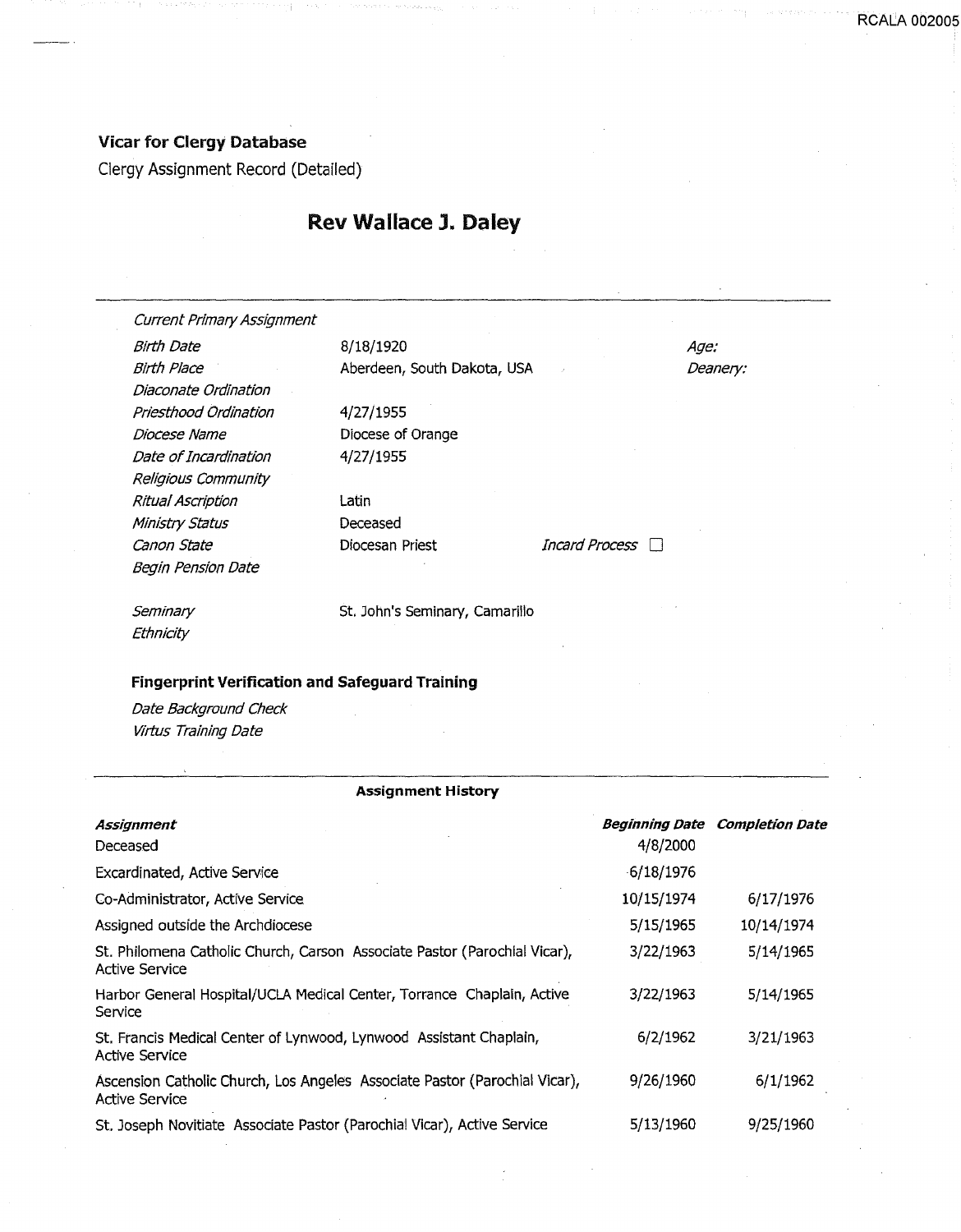**RCALA 00200** 

| Assumption of the Blessed Virgin Mary Catholic Church, Pasadena<br>Associate Pastor (Parochial Vicar), Active Service | 10/20/1959 | 5/12/1960  |
|-----------------------------------------------------------------------------------------------------------------------|------------|------------|
| St. Teresa of Avila Catholic Church, Los Angeles Associate Pro Tem, Active<br>Service                                 | 7/30/1959  | 10/19/1959 |
| Inactive Leave                                                                                                        | 6/1/1959   | 7/29/1959  |
| Our Lady of Perpetual Help Catholic Church, Downey Associate Pastor<br>(Parochial Vicar), Active Service              | 8/27/1957  | 5/31/1959  |
| Pius X-St. Matthias High School, Downey Education-Teacher/Faculty,<br><b>Active Service</b>                           | 8/27/1957  | 5/31/1959  |
| Immaculate Conception Elementary School, Los Angeles Associate Pastor<br>(Parochial Vicar), Active Service            | 5/10/1955  | 8/26/1957  |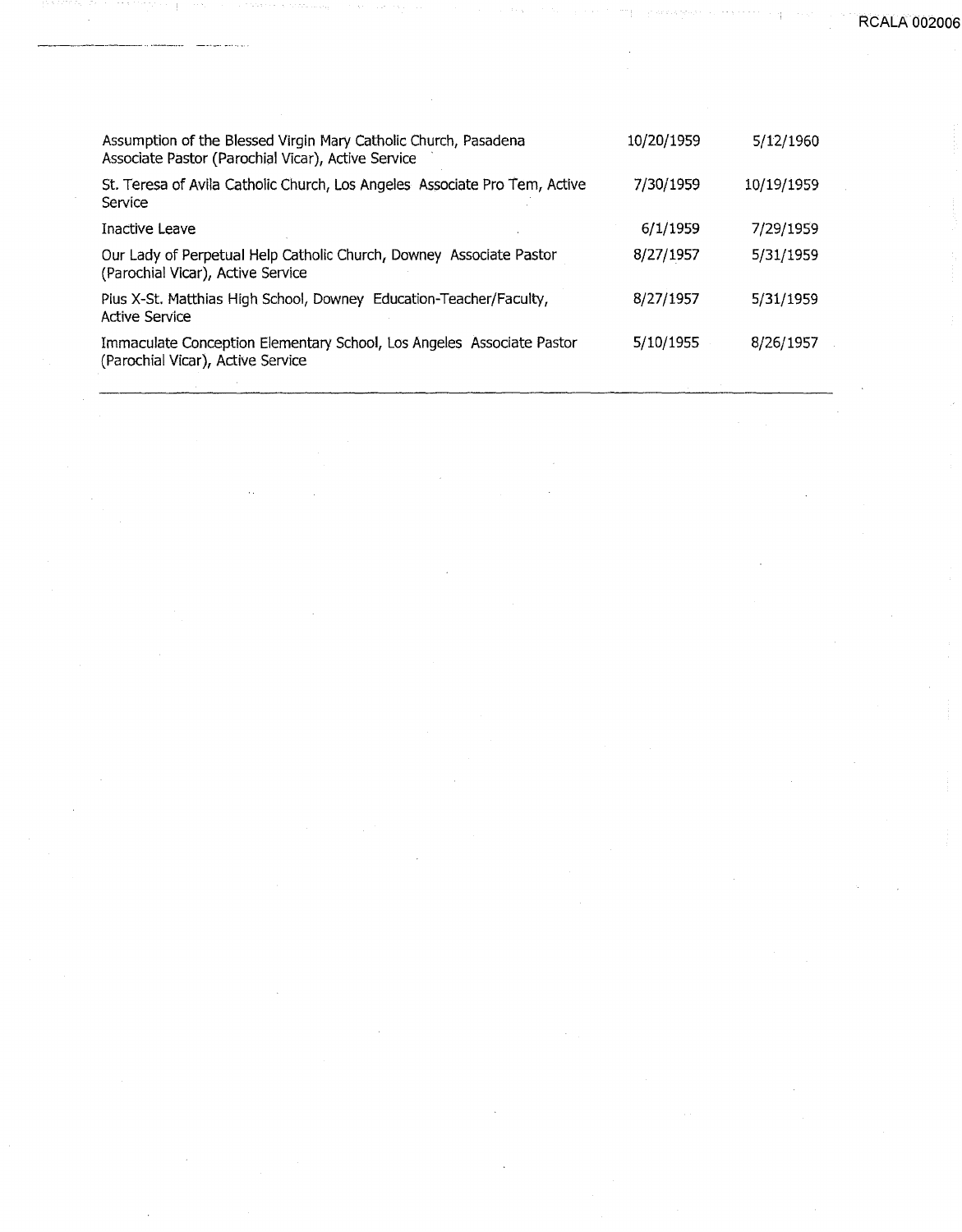| 11/05/2002 14:02 REDACTED<br>FAGE RECOT'') OF REV. WHERE A TURLER PAGE                                                                                                                                                         |                                         |                                                                                                                      |                                                                                                                                                                                                                               |                     |                         |                            |
|--------------------------------------------------------------------------------------------------------------------------------------------------------------------------------------------------------------------------------|-----------------------------------------|----------------------------------------------------------------------------------------------------------------------|-------------------------------------------------------------------------------------------------------------------------------------------------------------------------------------------------------------------------------|---------------------|-------------------------|----------------------------|
|                                                                                                                                                                                                                                |                                         |                                                                                                                      |                                                                                                                                                                                                                               | <b>NAME IN FILL</b> |                         |                            |
|                                                                                                                                                                                                                                |                                         |                                                                                                                      |                                                                                                                                                                                                                               | <b>Provide Pote</b> |                         |                            |
| $4 - 8 - 00$                                                                                                                                                                                                                   |                                         |                                                                                                                      |                                                                                                                                                                                                                               |                     |                         |                            |
| ORDAINED FOR DIOCESE OF Los Angeles, California<br>Date and Place April 27, 1955, St. Vibiana Cathedral                                                                                                                        |                                         |                                                                                                                      | and to result in the control                                                                                                                                                                                                  |                     | $\cdot$ $\cdot$ $\cdot$ |                            |
|                                                                                                                                                                                                                                |                                         |                                                                                                                      |                                                                                                                                                                                                                               |                     |                         |                            |
|                                                                                                                                                                                                                                |                                         |                                                                                                                      |                                                                                                                                                                                                                               |                     |                         |                            |
|                                                                                                                                                                                                                                |                                         |                                                                                                                      |                                                                                                                                                                                                                               |                     |                         | - 全国記載                     |
| IF NOT INCARDINATED IN LOS ANGELES:                                                                                                                                                                                            |                                         |                                                                                                                      |                                                                                                                                                                                                                               |                     |                         |                            |
| Date of Arrival continuous communications and continuous communications and continuous communications are all the set of the set of the set of the set of the set of the set of the set of the set of the set of the set of th |                                         |                                                                                                                      |                                                                                                                                                                                                                               |                     |                         |                            |
|                                                                                                                                                                                                                                |                                         |                                                                                                                      |                                                                                                                                                                                                                               |                     |                         |                            |
|                                                                                                                                                                                                                                |                                         |                                                                                                                      |                                                                                                                                                                                                                               |                     |                         |                            |
|                                                                                                                                                                                                                                |                                         |                                                                                                                      |                                                                                                                                                                                                                               |                     |                         |                            |
|                                                                                                                                                                                                                                |                                         |                                                                                                                      |                                                                                                                                                                                                                               |                     |                         |                            |
| <b>FACULTIES GIVEN TO COMPRESSION CONTROLLER CONTROLLER PERSONAL PROPERTY OF ALCOHOL</b>                                                                                                                                       |                                         | <u> Tanzania de la contrada de la contrada de la contrada de la contrada de la contrada de la contrada de la con</u> |                                                                                                                                                                                                                               |                     |                         |                            |
|                                                                                                                                                                                                                                | REDACTED                                |                                                                                                                      | and and the                                                                                                                                                                                                                   |                     |                         | a Personalista             |
| Father's and Mather's (maiden) Name                                                                                                                                                                                            |                                         |                                                                                                                      |                                                                                                                                                                                                                               |                     |                         |                            |
|                                                                                                                                                                                                                                |                                         |                                                                                                                      | and a community of the second community of the second community of the second community of the second community of the second community of the second community of the second community of the second community of the second |                     |                         |                            |
|                                                                                                                                                                                                                                |                                         |                                                                                                                      |                                                                                                                                                                                                                               |                     |                         |                            |
| Birth: Date and PlaceREDACTED<br>Baptism: Date and Place<br>St Vincent's Los Angeles (1950-34) A                                                                                                                               |                                         |                                                                                                                      |                                                                                                                                                                                                                               |                     |                         |                            |
|                                                                                                                                                                                                                                |                                         |                                                                                                                      | هيُّونَ وَأَوْلَى الْمُعْلَمِينَ أَهْلِ وَاللَّهِ الْمَالِينَ إِلَى إِلَى مِنْ سِيسْسِطِيطِي سَالِمَ والأراد و                                                                                                                |                     |                         |                            |
|                                                                                                                                                                                                                                |                                         |                                                                                                                      |                                                                                                                                                                                                                               |                     |                         |                            |
|                                                                                                                                                                                                                                |                                         |                                                                                                                      |                                                                                                                                                                                                                               |                     |                         |                            |
|                                                                                                                                                                                                                                |                                         |                                                                                                                      |                                                                                                                                                                                                                               |                     |                         |                            |
|                                                                                                                                                                                                                                |                                         |                                                                                                                      |                                                                                                                                                                                                                               |                     |                         |                            |
|                                                                                                                                                                                                                                |                                         |                                                                                                                      |                                                                                                                                                                                                                               |                     |                         |                            |
|                                                                                                                                                                                                                                |                                         |                                                                                                                      |                                                                                                                                                                                                                               |                     |                         |                            |
|                                                                                                                                                                                                                                | $FFA$ $IFA - AUB 1246$                  |                                                                                                                      |                                                                                                                                                                                                                               | A JE SEMINARY       |                         |                            |
|                                                                                                                                                                                                                                |                                         |                                                                                                                      |                                                                                                                                                                                                                               |                     |                         |                            |
|                                                                                                                                                                                                                                |                                         |                                                                                                                      |                                                                                                                                                                                                                               |                     |                         |                            |
|                                                                                                                                                                                                                                |                                         |                                                                                                                      |                                                                                                                                                                                                                               |                     |                         |                            |
| Post-Graduate Work-Dates and Places  University of Southern California                                                                                                                                                         |                                         |                                                                                                                      |                                                                                                                                                                                                                               |                     |                         |                            |
|                                                                                                                                                                                                                                | Part Time and Summer sessions. 1943-52. |                                                                                                                      |                                                                                                                                                                                                                               |                     |                         |                            |
| ducation and weton                                                                                                                                                                                                             |                                         |                                                                                                                      |                                                                                                                                                                                                                               |                     |                         |                            |
|                                                                                                                                                                                                                                |                                         |                                                                                                                      |                                                                                                                                                                                                                               |                     |                         | in committee and continued |
| Degrees Dates and Places 2.4. 1942 Loyola University                                                                                                                                                                           |                                         | $\mathbf{q} = \mathbf{q} \times \mathbf{q}$ , where $\mathbf{q} = \mathbf{q} \times \mathbf{q}$                      |                                                                                                                                                                                                                               |                     |                         |                            |
| Name and address of nearest relative or friendREDACTED                                                                                                                                                                         |                                         |                                                                                                                      |                                                                                                                                                                                                                               |                     |                         |                            |

10 H H

in de la companya del comunidad

ang pangangan pang

Description

**RCALA 002007** 

mar m

at trong the

 $(0, 0)$ 

48087

 $\ddot{\phantom{0}}$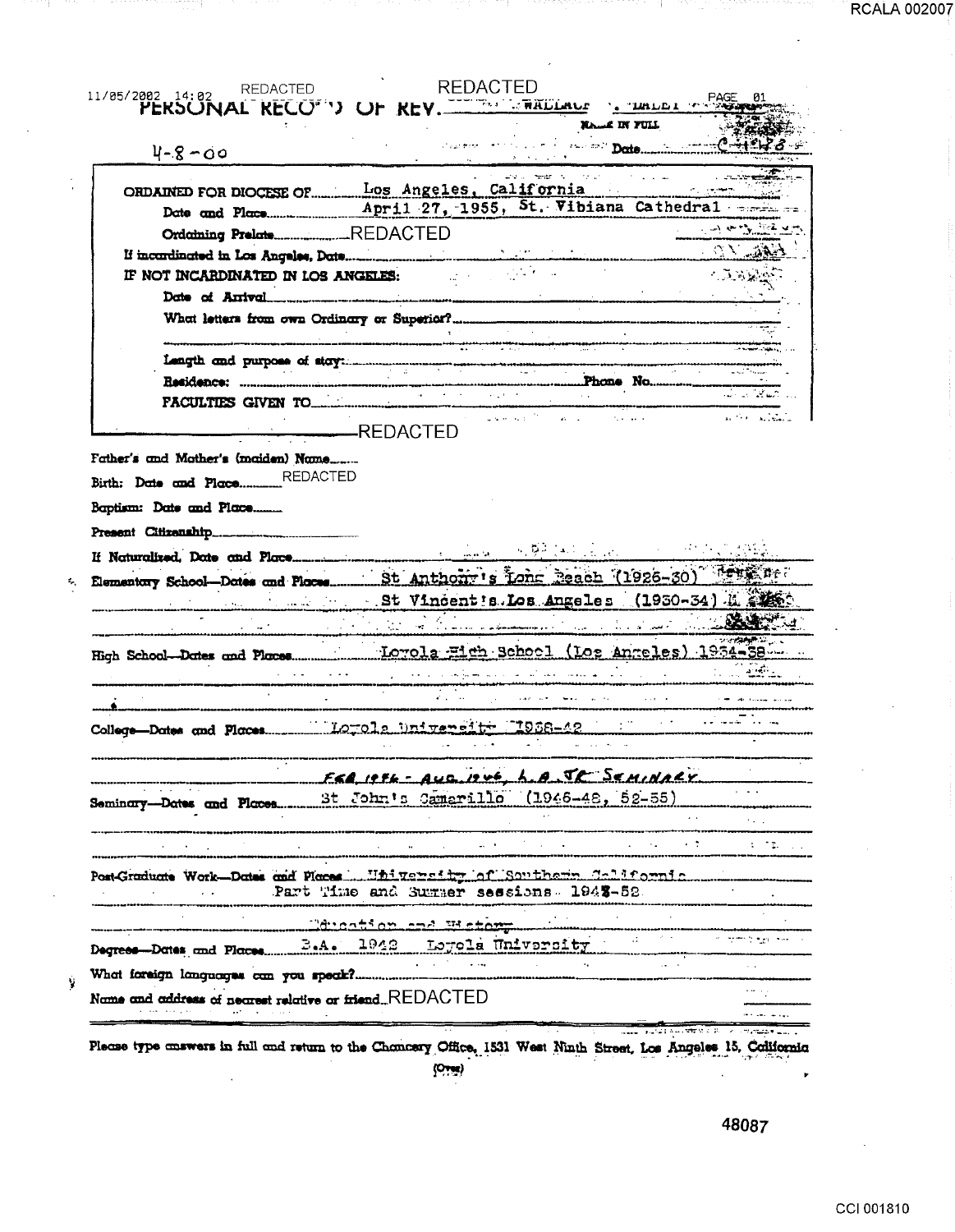| 11/05/2002 14:02<br>PERSONAL                                          | REDACTED<br>RECORE OF REV. WALLACE ' DALEY       | <b>REDACTED</b><br>NAME L. ZULL                                                        | PAGE                                                         |
|-----------------------------------------------------------------------|--------------------------------------------------|----------------------------------------------------------------------------------------|--------------------------------------------------------------|
| $\frac{1}{2}$                                                         | List of Appointments since Ordination            |                                                                                        |                                                              |
| TOWN                                                                  | <b>PARISH</b>                                    | <b>CAPACITY</b><br>् गाउँ ।                                                            | <b>AND BOOD AGES</b>                                         |
| へっち<br>ANGELES                                                        | IMMAC, CONCEPTION                                | ASSILTANT                                                                              | 1953<br>MA Y<br>≁₽.                                          |
| HOLLYDALE                                                             | Hight School                                     |                                                                                        | 27.1957                                                      |
| Длш н Еу                                                              | <u> Pero, Help</u>                               | TRACHING<br>IN RESIDENCE                                                               | 2.1952<br>4.c                                                |
| د د مده                                                               |                                                  |                                                                                        | ノタイタ                                                         |
|                                                                       |                                                  | nastem                                                                                 | موسق 19 مئ                                                   |
| $7 - a$                                                               |                                                  |                                                                                        | 1954<br>$\mathcal{F} = \mathcal{F}$                          |
| ina ha                                                                |                                                  |                                                                                        | 31. IV 0                                                     |
|                                                                       |                                                  |                                                                                        |                                                              |
|                                                                       |                                                  |                                                                                        | フコ サタイ マ                                                     |
|                                                                       |                                                  |                                                                                        |                                                              |
|                                                                       | ABSE                                             | NCE-<br>mens e.                                                                        | $65^\circ$ . As $\tau$<br>Kiau IS<br>., q                    |
|                                                                       | Ω                                                |                                                                                        |                                                              |
|                                                                       |                                                  |                                                                                        | フタフジー                                                        |
| signed quteide<br>San Juan Capistranb                                 | <i>Rosario,</i><br><u>Max</u><br>Mission SJ Cap. | Assoc. Pastor                                                                          | March<br>1988                                                |
| Costa Mesa                                                            | St.Joachim                                       | Assoc. Pastor                                                                          | 7/1/88                                                       |
| ستكس<br><b>LATERAL</b>                                                |                                                  | $M = M$                                                                                | -2 - R9                                                      |
|                                                                       |                                                  |                                                                                        | ΛC                                                           |
| $\ddot{\phantom{a}}$                                                  |                                                  |                                                                                        |                                                              |
|                                                                       |                                                  |                                                                                        |                                                              |
|                                                                       |                                                  | $\omega_{\rm c} \simeq 0.1$                                                            | $\mathcal{G}_\lambda$ or $\mathcal{G}_\lambda$<br>$\sim$     |
|                                                                       |                                                  |                                                                                        |                                                              |
| $\ddot{\phantom{a}}$<br>.<br>                                         |                                                  | $\mathbf{a} = \mathbf{a} + \mathbf{b} + \mathbf{c}$<br>÷.<br>$\mathcal{L}=\mathcal{L}$ |                                                              |
| ٠.                                                                    |                                                  |                                                                                        | n der                                                        |
| List of ecclesiontical dignities and date of reception.<br>$\sim 100$ |                                                  | حمد                                                                                    | - ج<br>÷.                                                    |
| $\cdots$                                                              |                                                  |                                                                                        |                                                              |
| State any special work or assignment and give dates.                  |                                                  |                                                                                        |                                                              |
| $\mathbf{L}^{\prime}$ , $\mathbf{L}^{\prime}$ , $\mathbf{L}^{\prime}$ |                                                  |                                                                                        | <b>Constitution Service</b><br>$\bullet$                     |
| $\cdots$                                                              |                                                  | $\mathcal{F}^{\mathbb{Z}}$                                                             | $\mathcal{L}^{\text{max}}$<br>ು ಯಾರ್ ಸಿಡಿಯಾ<br>$\sim$ $\sim$ |
|                                                                       | $\ddot{\cdot}$                                   |                                                                                        | ∾ a ngr⊢amba                                                 |

Please type conswers in full and return to the Chancery Office, 1531 West Ninth Street, Los Angeles 15, California **co.-d** 

RCALA 002008

 $\ddot{\cdot}$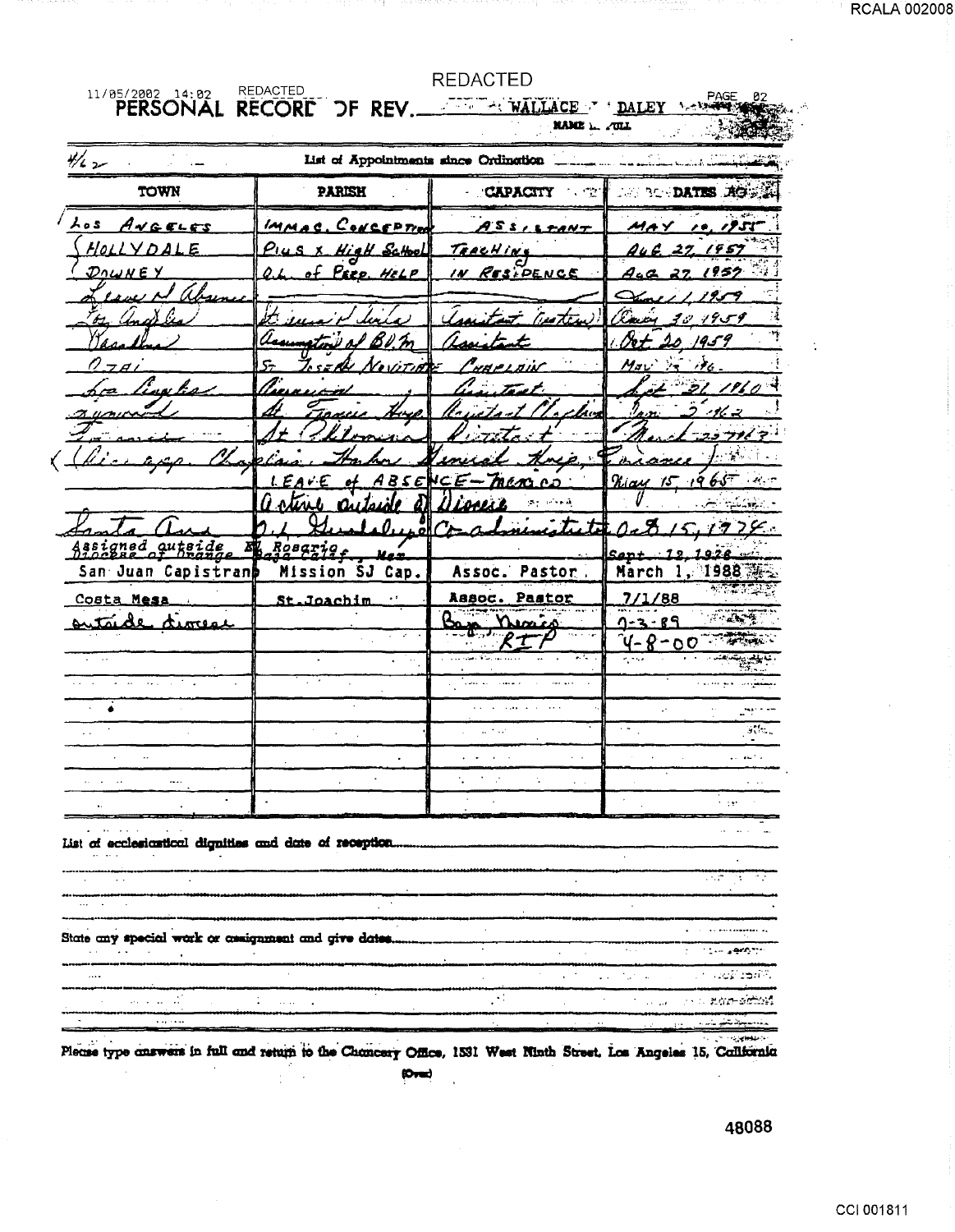Believe Huisto<br>Wallace & Datey -<br>Shows him in Tidings<br>Directory -<br>1961 - 1962<br>at Santa Thus to -<br>Othe Cong Gins

J.

48079

 $\ddot{\bullet}$ 

CCI 001812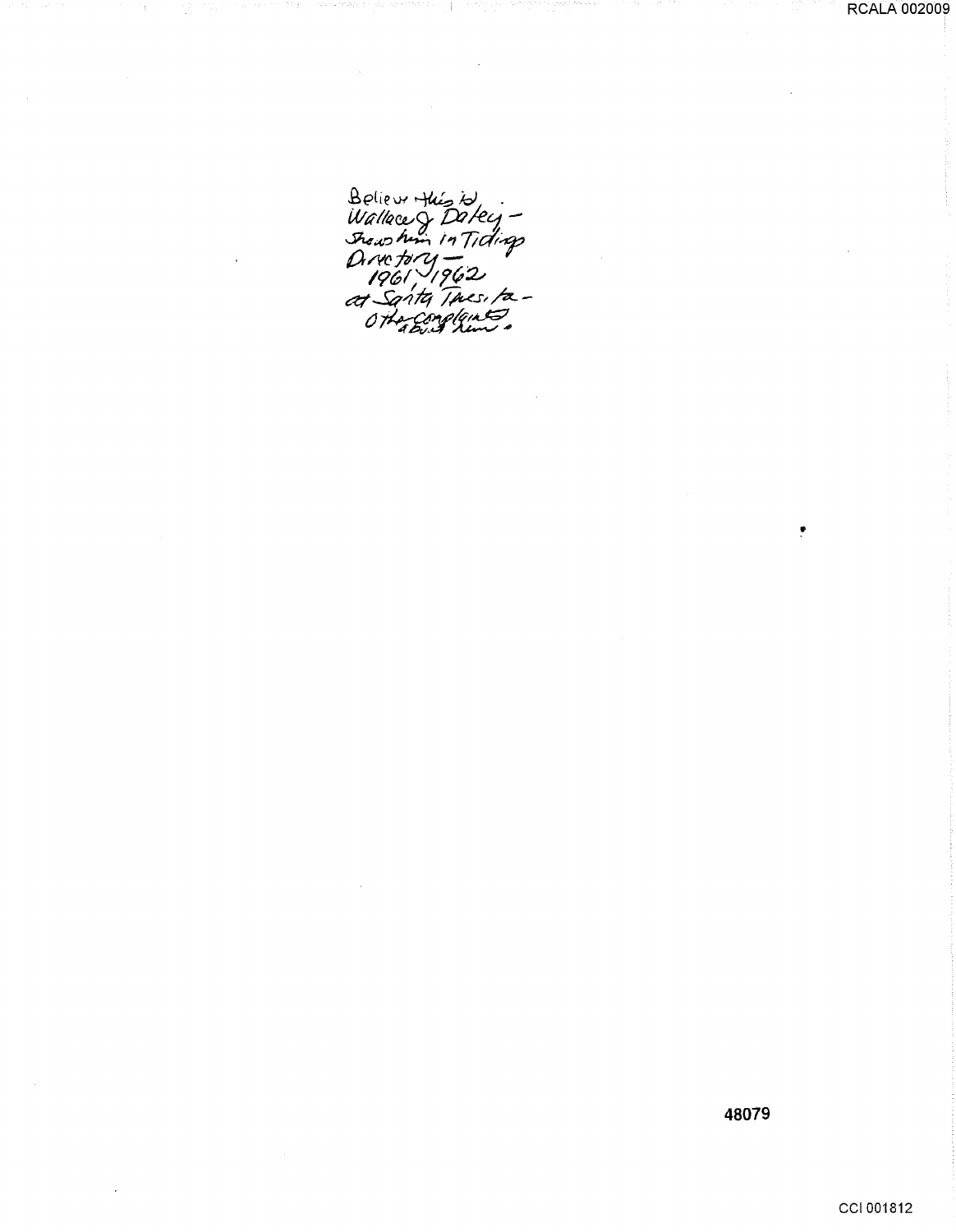**RCALA 002010** 

 $#I.$ 

-1.

### MISCONDUCT INTAKE FORM

car e ca

19 F L

-11

and a control

7 H F

| English           | Spanish                                     | <b>REDACTED</b><br>CASE: |                |
|-------------------|---------------------------------------------|--------------------------|----------------|
| Time: $X - Y/$    |                                             |                          | Staly<br>Dar U |
| Date: 4/4/2L      |                                             |                          |                |
| Name:             | <b>REDACTED</b>                             |                          |                |
| Date of Birth:    |                                             |                          |                |
| Addres REDACTED   |                                             |                          |                |
|                   | Phone number: REDACTED                      |                          |                |
|                   | Name of Priest or Minister: Fr. Daily       |                          |                |
| Complaint:        | 4/ ultimo ayo                               |                          |                |
| Senta             |                                             |                          |                |
|                   | 272<br>$\overline{\phantom{0}}$             | $-661$                   |                |
|                   |                                             |                          |                |
|                   |                                             |                          |                |
|                   |                                             |                          |                |
|                   |                                             |                          |                |
|                   | REDACTED REDACTED                           |                          |                |
| Call returned by: | 4/4/                                        |                          |                |
| Date and time:    | 6:30                                        | <b>REDACTED</b>          |                |
|                   | Initial action steps: Ner<br>ne or REDACTED | مصع                      |                |
| 415H              | returned                                    | work                     |                |
|                   | 41 xems azi                                 |                          |                |
|                   |                                             |                          |                |

48080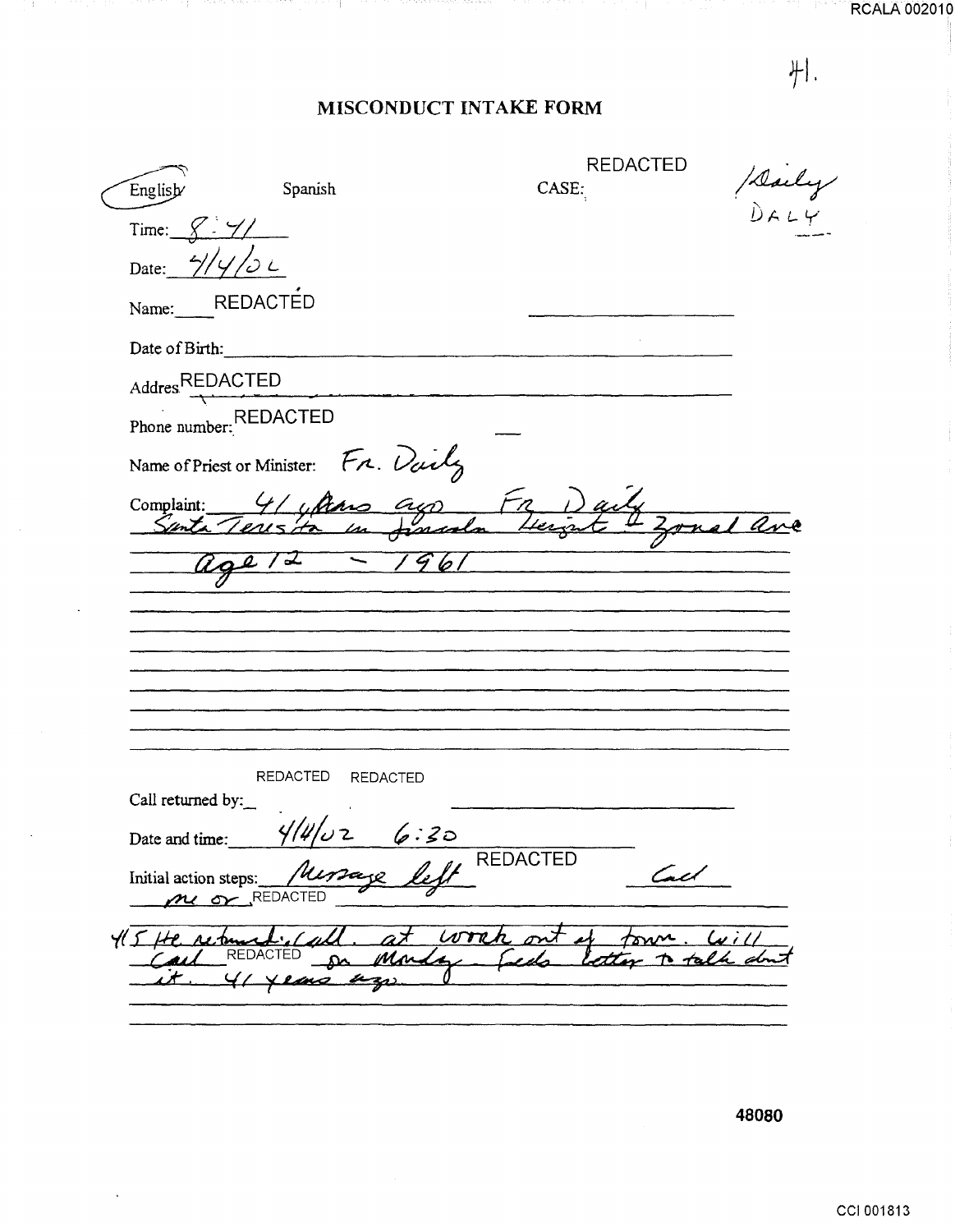REDACTED

 $1900 - 19 - 2$ 

 $\overline{\mathcal{C}}$ 

UD-60 there

 $134$ 

and Territa REDACTED REDACTED -

79.

**REDACTED** 

Vets Group<br>brought up<br>fanta Tereila<br>Jarish

**REDACTED** 

Contact Person

Juys debute

48081

CCI 001814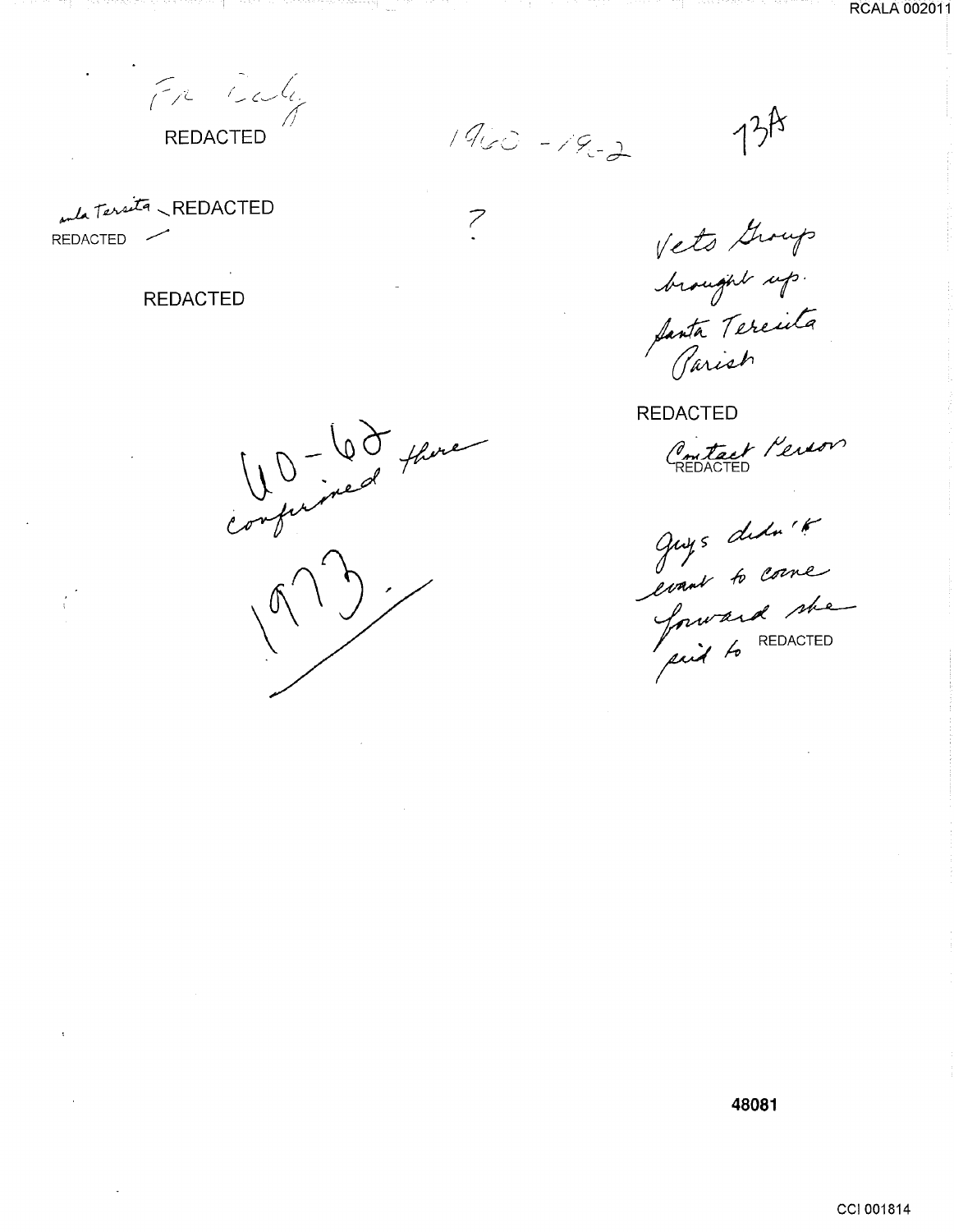REDACTED REDACTED  $F_{2}$ FYL REDACTED<br>FIREDACTED<br>FI

(uvere at also<br>ferecoita<br>for to v<br>lould tell us<br>lould tell us<br>arout him

mar e a

tiku,

**RCALA 002012** 

48082

 $\bullet$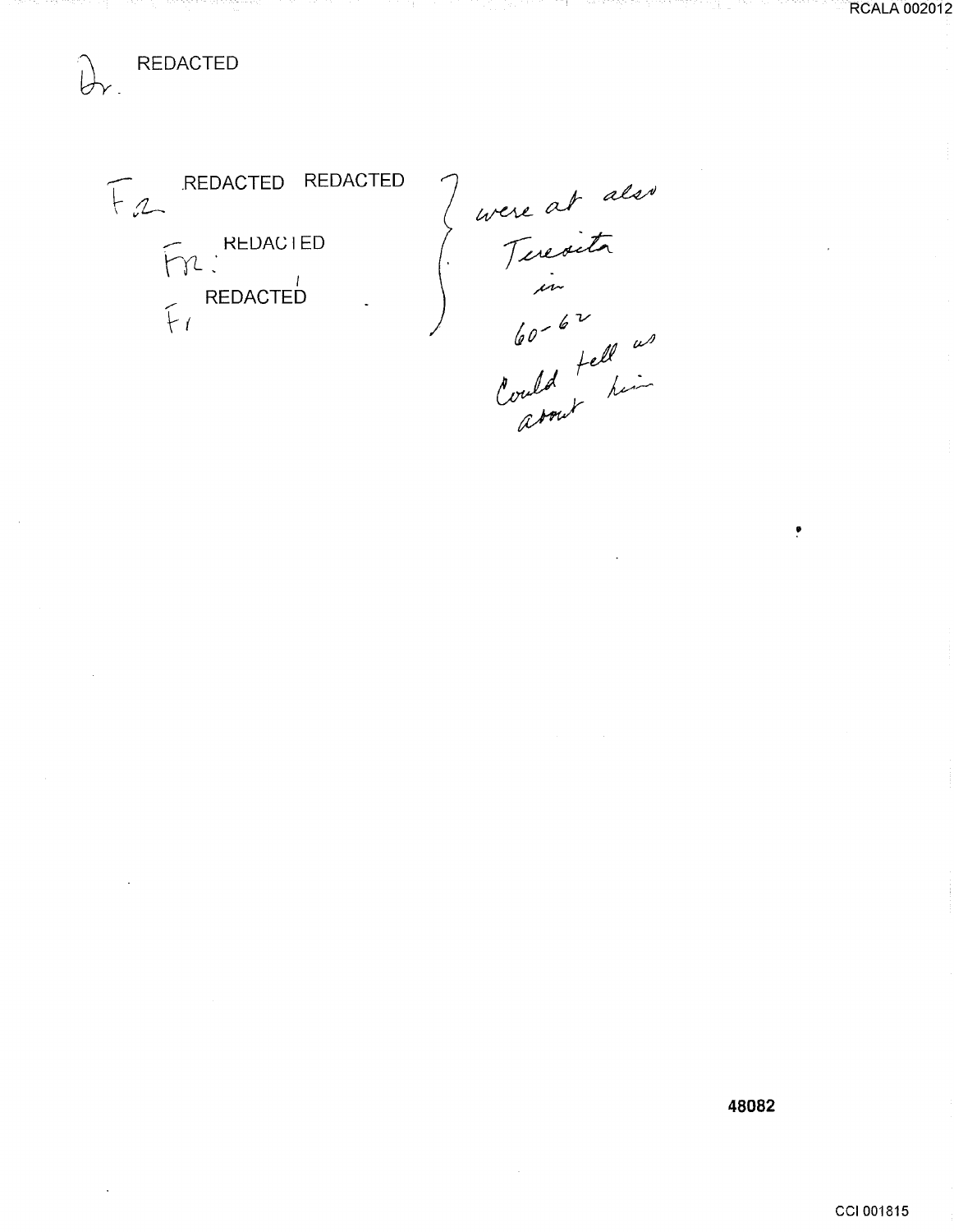Kourville # Sch REDACTED  $\searrow$  $\checkmark$  $\lambda$ ' Hypo ago - Fr Dailey

**48083**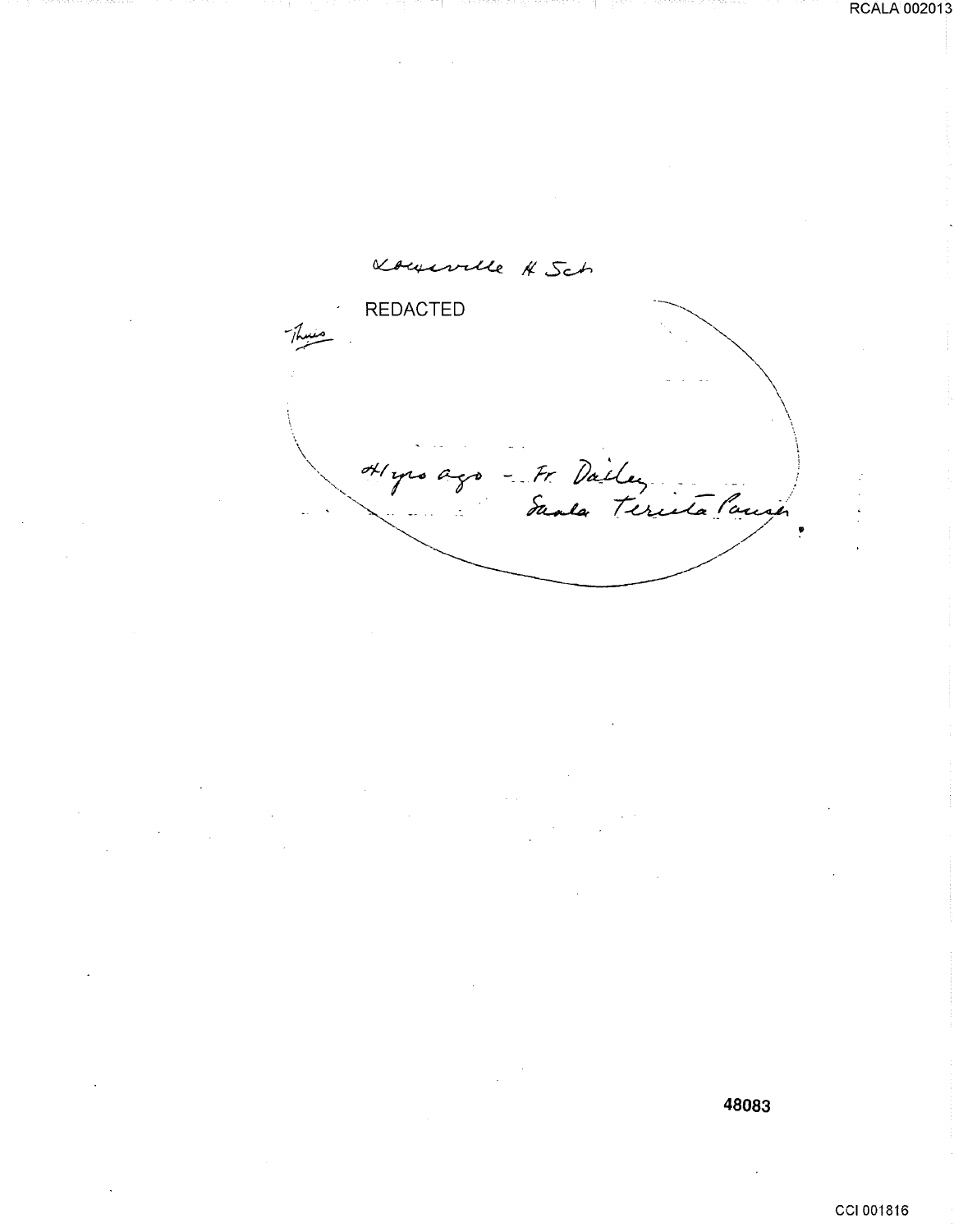#### REDACTED

From: Sent: To: Subject:

Cox, Msgr. Craig A. Tuesday, June 25, 2002 7:59PM REDACTED Reverend Daly or Daley, possibly Charles

Could you please check to see if a Reverend Daly was assigned to St. Philomena's in the 1960's. I checked the database and card files and found nothing. Try other avenues. Please also have someone call the archives (and St. Philomena's · itself, if necessary).  $\quad \cdot$ 

 $\mathbf 1$ 

 $\ddot{\phantom{a}}$ 

If you can get something to me on Wednesday, I'd appreicate it.

**CAC** 

 $\dot{\bullet}$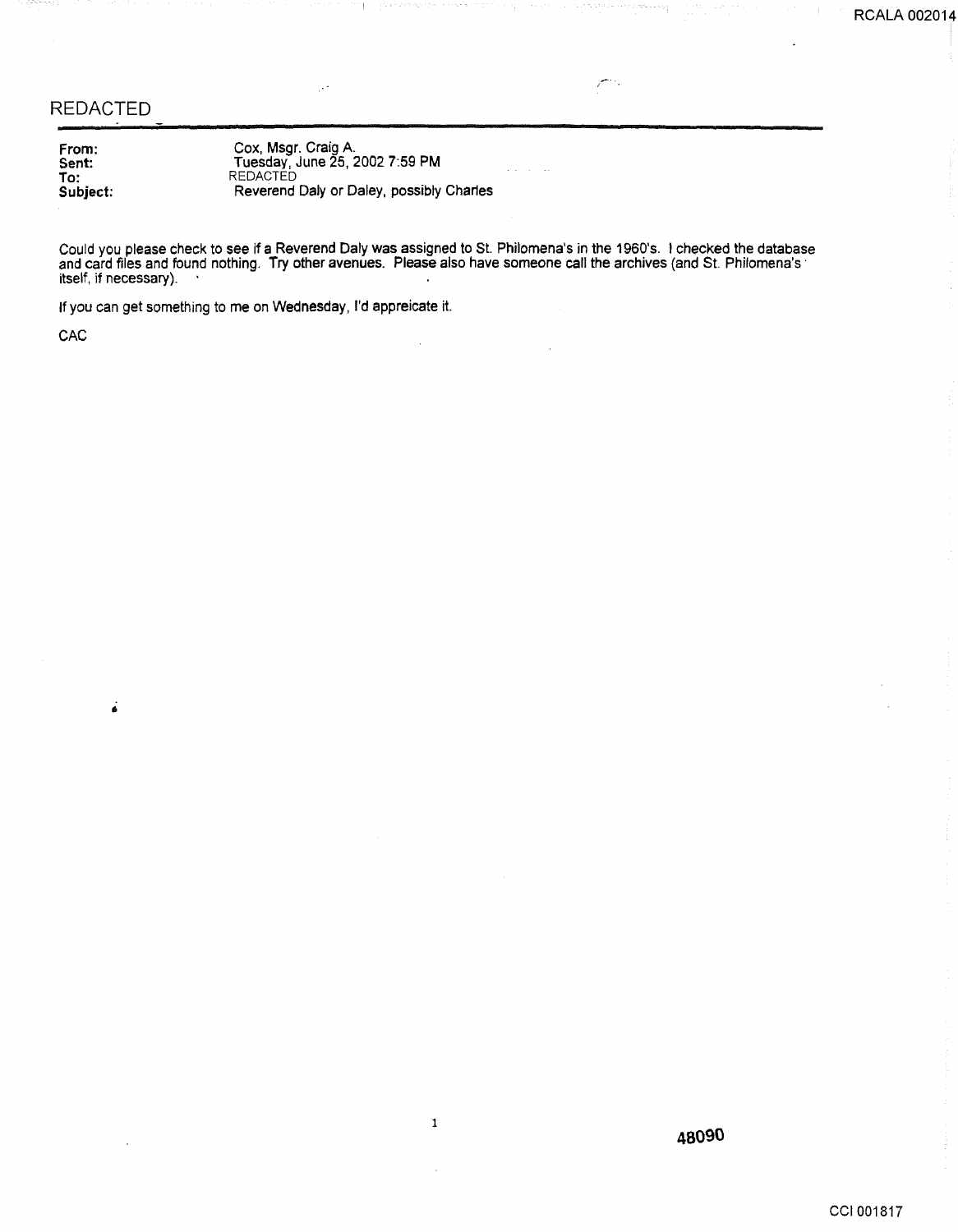I BRKA JW, ABINT

é

**REDACTED** 

**REDACTED** 

M. CAARLES DALY, WHILE I Am GINT, PLATST CHECK WITH Q WITH ST, PHILOMAR **REDACTED** Bhird To me on my ritmind. REDACTED

CCI 001818